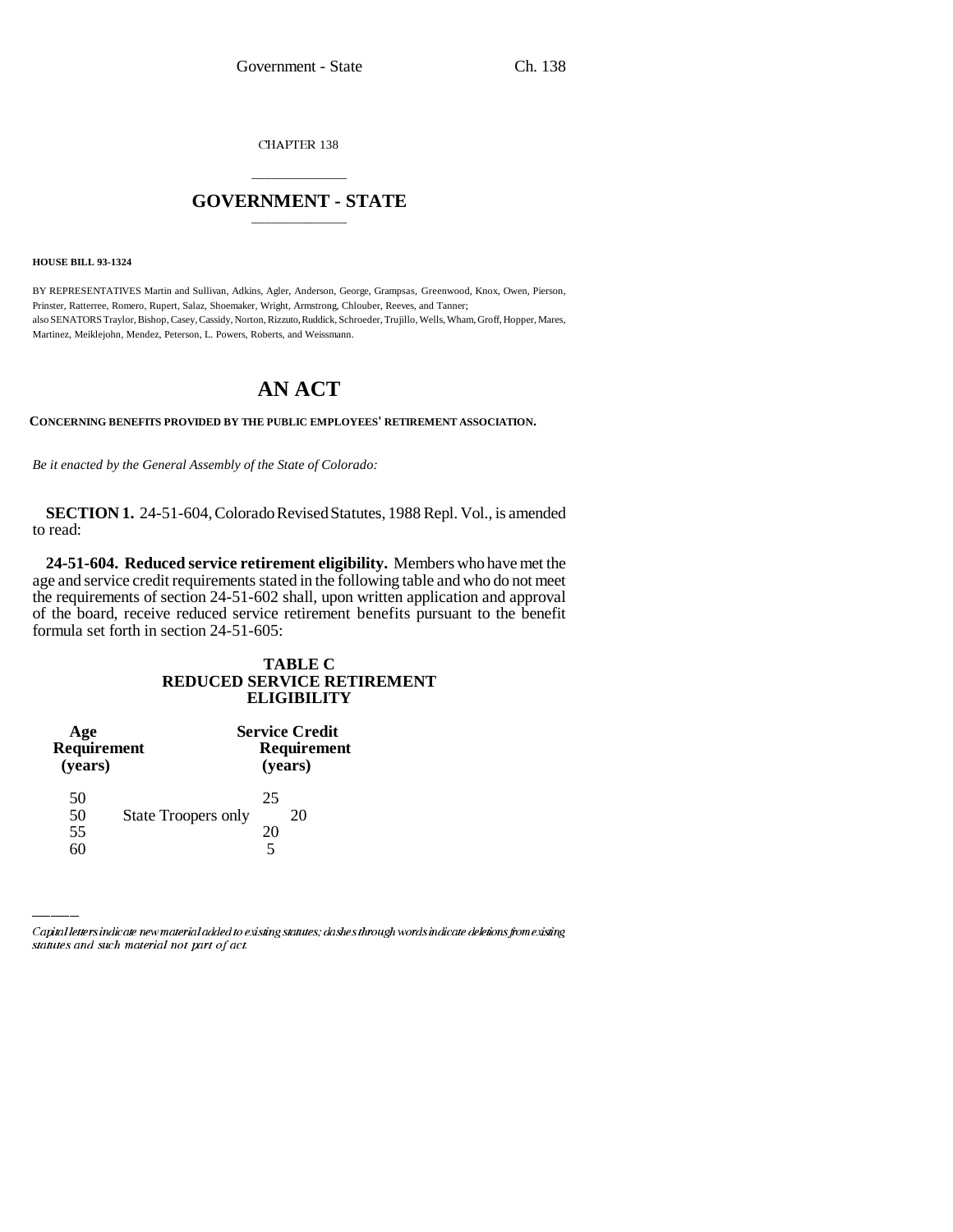**SECTION 2.** 24-51-605, Colorado Revised Statutes, 1988 Repl. Vol., is amended BY THE ADDITION OF A NEW SUBSECTION to read:

**24-51-605. Benefit formula for reduced service retirement.** (3) NOTWITHSTANDING THE PROVISIONS OF SUBSECTION (1) OF THIS SECTION, ON AND AFTER JULY 1, 1993, FOR A MEMBER WHO IS NOT A STATE TROOPER AND WHO RETIRES UPON REACHING FIFTY YEARS OF AGE OR OLDER BUT BEFORE REACHING FIFTY-FIVE YEARS OF AGE, A REDUCED SERVICE RETIREMENT BENEFIT SHALL BE THE OPTION 1 BENEFIT FOR SERVICE RETIREMENT, AS CALCULATED ACCORDING TO THE FORMULA SET FORTH IN SECTION 24-51-603, REDUCED BY:

(a) SIX PERCENT FOR EACH YEAR AND A PROPORTIONAL PERCENTAGE FOR EACH FRACTION OF A YEAR FROM THE EFFECTIVE DATE OF REDUCED SERVICE RETIREMENT TO THE DATE THE MEMBER WOULD HAVE REACHED FIFTY-FIVE YEARS OF AGE, OR THE DATE THE MEMBER WOULD HAVE BECOME ELIGIBLE FOR A SERVICE RETIREMENT PURSUANT TO THE PROVISIONS OF SECTION 24-51-602(1) IF EARLIER THAN FIFTY-FIVE YEARS OF AGE; AND

(b) FOUR PERCENT FOR EACH YEAR AND A PROPORTIONAL PERCENTAGE FOR EACH FRACTION OF A YEAR FROM THE DATE THE MEMBER REACHES FIFTY-FIVE YEARS OF AGE TO THE DATE THE MEMBER WOULD HAVE BECOME ELIGIBLE FOR A SERVICE RETIREMENT PURSUANT TO THE PROVISIONS OF SECTION 24-51-602 (1), IF ON SUCH DATE THE MEMBER WOULD HAVE BEEN OLDER THAN FIFTY-FIVE YEARS OF AGE.

**SECTION 3.** Part 6 of article 51 of title 24, Colorado Revised Statutes, 1988 Repl. Vol., as amended, is amended BY THE ADDITION OF A NEW SECTION to read:

**24-51-606.5. Indexation of benefits for vested inactive members.** A VESTED INACTIVE MEMBER WHO HAS AT LEAST TWENTY-FIVE YEARS OF SERVICE CREDIT PRIOR TO TERMINATING MEMBERSHIP SHALL BE ELIGIBLE, UPON RETIREMENT, FOR A BENEFIT WHICH HAS BEEN INCREASED BY THE ANNUAL INCREASE SPECIFIED IN SECTIONS 24-51-1001 TO 24-51-1003, FROM THE DATE OF TERMINATION OF MEMBERSHIP OR JULY 1, 1993, WHICHEVER IS LATER, TO THE EFFECTIVE DATE OF RETIREMENT.

**SECTION 4.** 24-51-908 (1), Colorado Revised Statutes, 1988 Repl. Vol., is amended to read:

**24-51-908. Survivor benefits.** (1) Survivor benefits paid to a cobeneficiary pursuant to the provisions of section 24-51-906 (1) (a) SHALL BE CALCULATED IN THE SAME MANNER AS OPTION 3 BENEFITS PURSUANT TO THE PROVISIONS OF SECTION 24-51-910. and survivor SURVIVOR benefits paid to a surviving spouse pursuant to the provisions of section 24-51-905 (2) (a) shall be calculated in the same manner as option 3 benefits pursuant to the provisions of section 24-51-910, AND IF THE DECEASED VESTED INACTIVE MEMBER HAD AT LEAST TWENTY-FIVE YEARS OF SERVICE CREDIT, SUCH BENEFITS SHALL BE INCREASED BY THE ANNUAL INCREASE SPECIFIED IN SECTIONS 24-51-1001 TO 24-51-1003, FROM THE DATE OF TERMINATION OF MEMBERSHIP OR JULY 1, 1993, WHICHEVER IS LATER, TO THE DATE BENEFITS COMMENCE.

**SECTION 5.** 24-51-101, Colorado Revised Statutes, 1988 Repl. Vol., as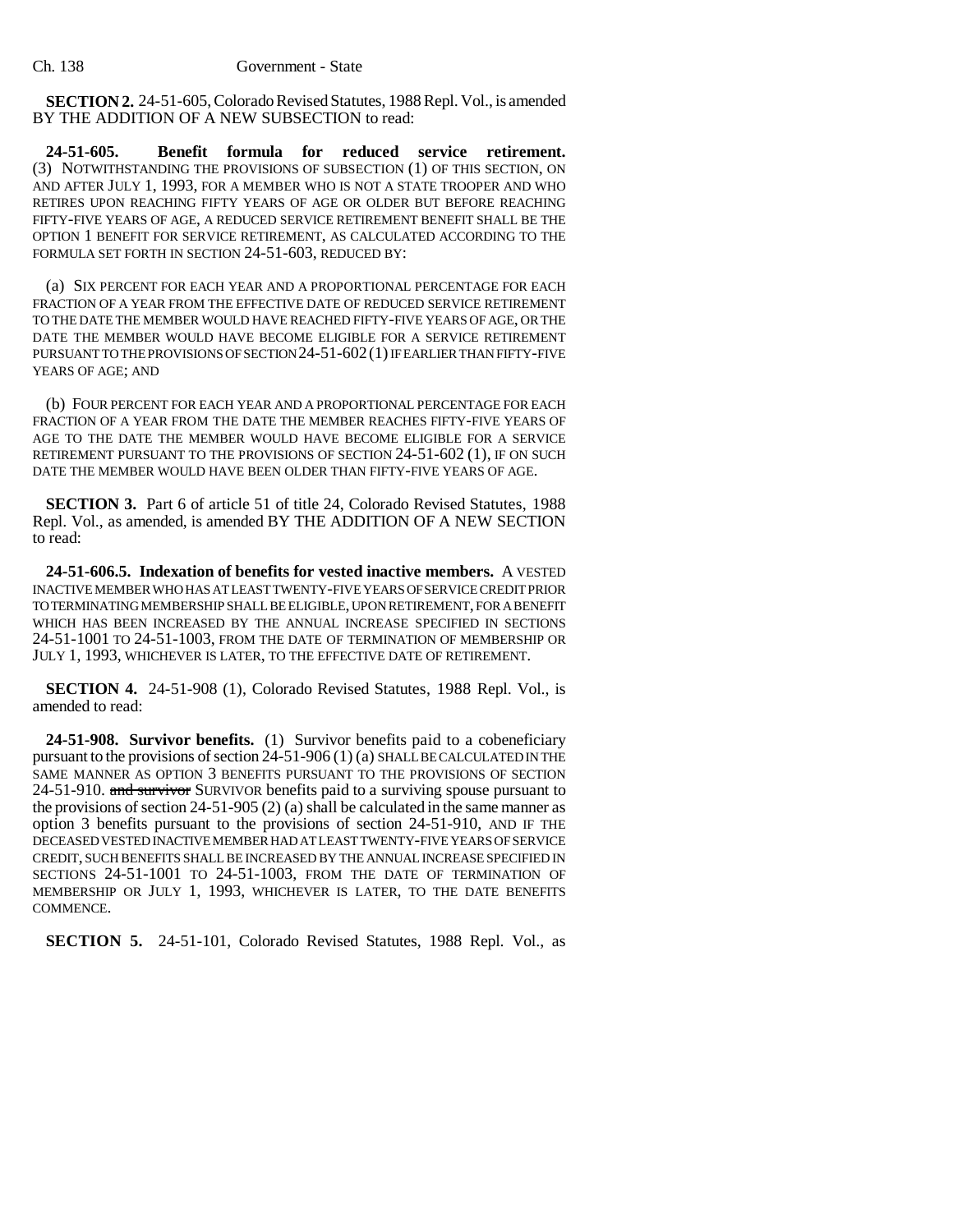amended, is amended BY THE ADDITION OF A NEW SUBSECTION to read:

**24-51-101. Definitions.** As used in this article, unless the context otherwise requires:

(6.5) "BASE BENEFIT" MEANS THE INITIAL BENEFIT FOR A BENEFIT WHICH BECOMES EFFECTIVE AFTER MARCH 1, 1993. FOR A BENEFIT WHICH BECAME EFFECTIVE ON OR BEFORE MARCH 1, 1993, "BASE BENEFIT" MEANS THE TOTAL BENEFIT PAYABLE AS OF FEBRUARY 28, 1994, INCLUDING THE SUM OF THE INITIAL BENEFIT, ACCUMULATED ANNUAL INCREASES, AND COST OF LIVING INCREASES.

**SECTION 6.** 24-51-1001, Colorado Revised Statutes, 1988 Repl. Vol., as amended, is amended to read:

**24-51-1001. Types of benefit increases.** (1) Annual increases in retirement benefits and survivor benefits having an effective date on or before May 1, 1986, shall occur on  $May + MARCH 1$  if said benefits have been paid for at least twelve months THREE MONTHS preceding May 1 MARCH 1. Such increases in benefits shall be calculated in accordance with the provisions of sections 24-51-1002 to  $24-51-1004$  SECTIONS 24-51-1002 AND 24-51-1003 and shall be paid from the division trust funds.

(1.5) Annual increases in retirement benefits and survivor benefits having an effective date after May 1, 1986, shall occur on May 1 or November 1, whichever is earlier, if said benefits have been paid for at least twelve months prior to such date. Such increases shall be calculated in accordance with the provisions of sections 24-51-1002 and 24-51-1003 and shall be paid from the division trust funds.

(2) Cost of living increases in retirement benefits and survivor benefits shall be made only upon approval by the general assembly. Such increases in benefits shall be calculated in accordance with the provisions of section 24-51-1006 and shall be paid from the cost of living stabilization fund.

**SECTION 7.** 24-51-1002, Colorado Revised Statutes, 1988 Repl. Vol., as amended, is amended to read:

**24-51-1002. Annual percentages to be used.** (1) The percentage CUMULATIVE increase applied to benefits paid from the state, school, and municipal divisions shall be recalculated annually AS OF MARCH 1 and shall be the lesser of:

(a) The total percent derived by adding the product of three percent times the number of full years such benefit has been effective as of May 1, 1992, plus the product of four percent MULTIPLYING THREE AND ONE-HALF PERCENT, COMPOUNDED ANNUALLY, times the number of full years such benefit has been effective after May 1, 1992 MARCH 1, 1993; and

(b) The percent increase in the consumer price index from 1992, OR the year prior to the payment of the initial benefit YEAR IN WHICH THE BENEFIT BECOMES EFFECTIVE, WHICHEVER IS LATER, to the eurrent year preceding May 1 MARCH 1.

(2) The percentage increase applied to benefits paid from the judicial division shall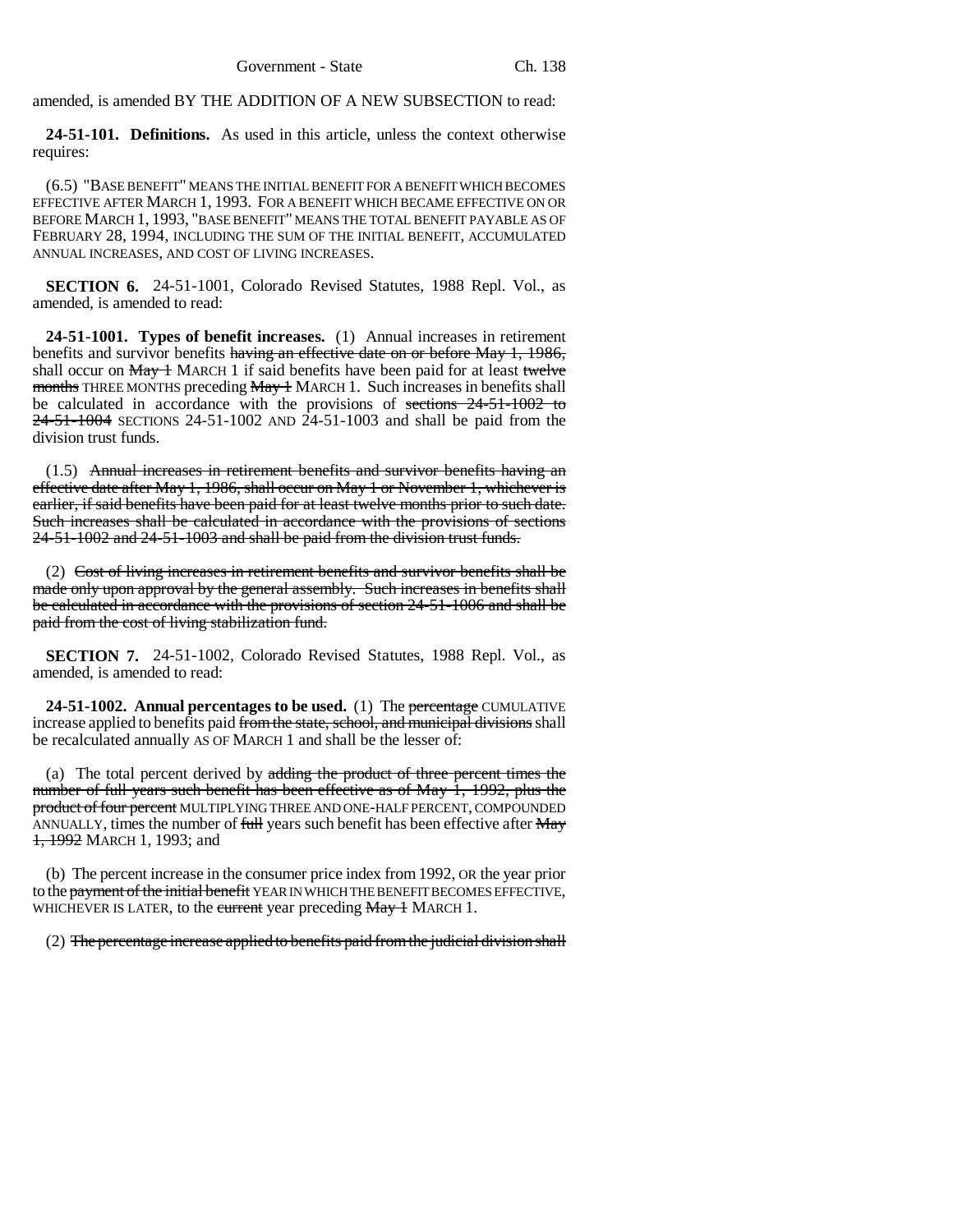be recalculated annually and shall be the lesser of:

(a) The total percent derived by adding the product of one and one-half percent times the number of full years such benefit has been effective as of May 1, 1988, plus the product of three percent times the number of full years such benefit has been effective after May 1, 1988, as of May 1, 1992, plus the product of four percent times the number of full years such benefit has been effective after May 1, 1992; and

(b) The percent increase in the consumer price index from the year prior to the payment of the initial benefit to the current year preceding May 1.

**SECTION 8.** 24-51-1003, Colorado Revised Statutes, 1988 Repl. Vol., is amended to read:

**24-51-1003. Annual increases in the base benefit.** The percentage recalculated pursuant to the provisions of section 24-51-1002 (1) or  $(2)$  shall be multiplied by the initial BASE benefit to determine the increased benefit. In no case shall the benefit paid be less than the initial BASE benefit.

**SECTION 9.** 24-51-1004, Colorado Revised Statutes, 1988 Repl. Vol., as amended, is repealed as follows:

**24-51-1004. Annual increases for benefits effective prior to May 1, 1969.** For all initial benefits with an effective date prior to May 1, 1969, the consumer price index for the year 1968 shall be used instead of the consumer price index for the year prior to the effective date of the benefit for the purpose of making such calculations as provided for in section  $24-51-1002$  (1) (b) and (2) (b). For such benefits, the number of full years the benefit has been effective after May 1, 1969, shall be used instead of the actual number of years the benefit has been effective for the purpose of making such calculations as provided for in section 24-51-1002 (1) (a) and  $(2)$  (a).

**SECTION 10.** 24-51-208 (1) (e), Colorado Revised Statutes, 1988 Repl. Vol., is repealed as follows:

**24-51-208. Allocation of moneys.** (1) The moneys of the association shall be divided into several trust funds, including, but not limited to:

(e) The cost of living stabilization fund, created pursuant to the provisions of section 24-51-1005, which consists of a portion of the employer contributions to the plan which are equal to two percent of member salaries, in addition to a proportional share of investment income earned thereon;

**SECTION 11.** 24-51-210, Colorado Revised Statutes, 1988 Repl. Vol., is amended to read:

**24-51-210. Allocation of assets and liabilities - repeal.** (1) The assets and liabilities of the association shall be divided equitably on a historical accumulative basis among the several trust funds specified in section 24-51-208 (1).

(2) (a) THE ASSETS OF THE COST OF LIVING STABILIZATION FUND SHALL BE TRANSFERRED ON MARCH 1, 1994, TO THE RETIREMENT BENEFITS RESERVE WITHIN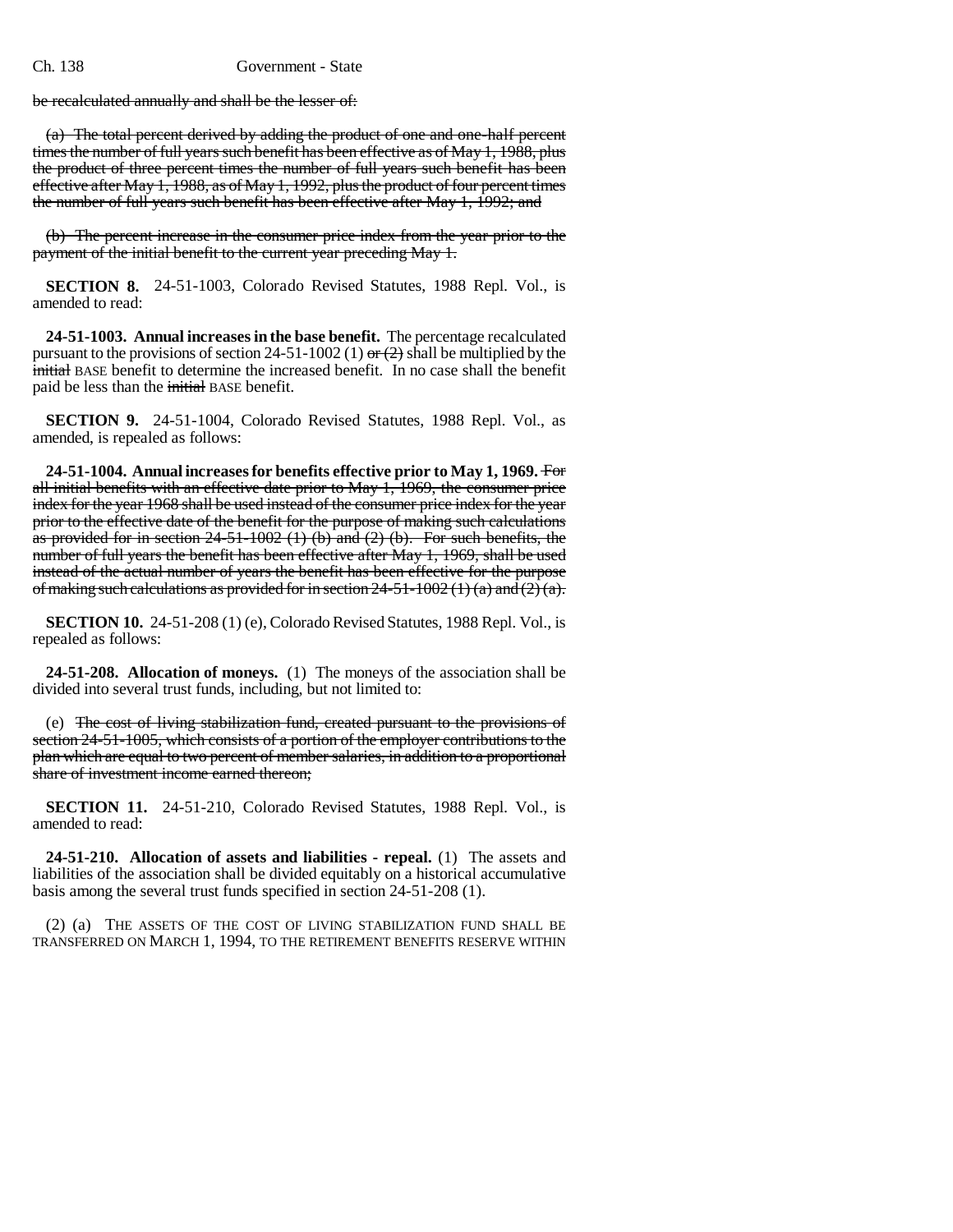EACH OF THE DIVISION TRUST FUNDS, AND THE COST OF LIVING STABILIZATION FUND SHALL BE TERMINATED ON THAT DATE. THE AMOUNTS TRANSFERRED SHALL BE IN PROPORTION TO THE PERCENTAGE THAT EACH DIVISION'S TRUST FUND ASSETS REPRESENTS OF ALL DIVISION TRUST FUND ASSETS ON MARCH 1, 1994.

(b) THIS SUBSECTION (2) IS REPEALED, EFFECTIVE MARCH 2, 1994.

**SECTION 12.** 24-51-1005 (1), Colorado Revised Statutes, 1988 Repl. Vol., as amended, is repealed as follows:

**24-51-1005. Cost of living stabilization fund.** (1) The cost of living stabilization fund is hereby created for the purpose of paying for increases in the initial benefits. Such increases shall be paid in addition to any other benefits or increases paid pursuant to the provisions of this article.

**SECTION 13.** 24-51-1006, Colorado Revised Statutes, 1988 Repl. Vol., as amended, is repealed as follows:

**24-51-1006. Cost of living increases.** Every initial benefit paid by the association shall be increased such a percentage as indicated in the following table:

## **TABLE D COST OF LIVING STABILIZATION FUND INCREASES**

| <del>Effective Date of</del>                   | Increase in     |
|------------------------------------------------|-----------------|
| Retirement or Survivor Benefit Initial Benefit |                 |
| <del>(calendar year)</del>                     | (percentages)   |
| On or before                                   |                 |
| December 31, 1951                              | 348%            |
| 1952                                           | <del>331%</del> |
| $\frac{1953}{2}$                               | <del>331%</del> |
| $\frac{1954}{2}$                               | 331%            |
| 1955                                           | 331%            |
| $\frac{1956}{2}$                               | <del>325%</del> |
| 1957                                           | 308%            |
|                                                | <del>295%</del> |
| 1959                                           | <del>292%</del> |
| 1960                                           | <del>285%</del> |
| $\frac{1961}{200}$                             | 280%            |
| 1962                                           | <del>275%</del> |
| 1963                                           | <del>270%</del> |
| 1964                                           | 264%            |
| 1965                                           | 257%            |
|                                                | 245%            |
| 1967                                           | 233%            |
| 1968                                           | 218%            |
| $\frac{1969}{2}$                               | 198%            |
| 1970                                           | <del>180%</del> |
| 1971                                           | 169%            |
| 1972                                           | 162%            |
| 1973                                           | 146%            |
|                                                |                 |